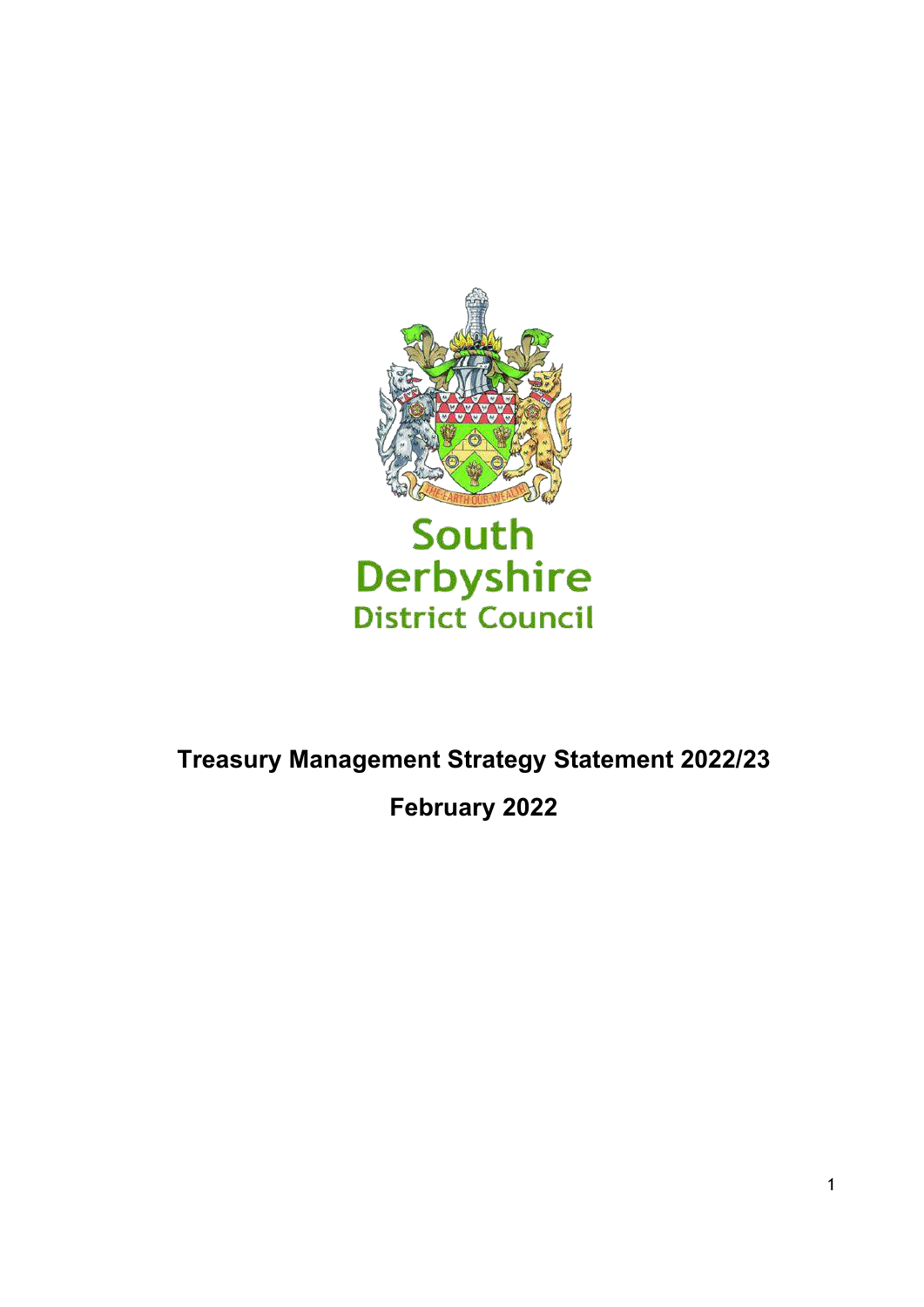## **Introduction**

Treasury management is the management of the Authority's cash flows, borrowing and investments, and the associated risks. The Authority has borrowed and invested substantial sums of money and is therefore exposed to financial risks including the loss of invested funds and the revenue effect of changing interest rates. The successful identification, monitoring and control of financial risk are therefore central to the Authority's prudent financial management.

Treasury risk management at the Authority is conducted within the framework of the Chartered Institute of Public Finance and Accountancy's Treasury Management in the Public Services: Code of Practice 2017 Edition (the CIPFA Code) which requires the Authority to approve a treasury management strategy before the start of each financial year. This report fulfils the Authority's legal obligation under the Local Government Act 2003 to have regard to the CIPFA Code.

Updates on treasury activity are reported to the Finance and Management Committee on a quarterly basis. A further annual report is produced alongside the final accounts each July to detail all activity for the year.

#### **Responsibility for Treasury Management**

The Finance and Management Committee is responsible for setting and monitoring treasury activity at the Council. Under its terms of reference, this includes ensuring that the Council does not breach its borrowing limit.

The Committee is advised by its Section 151 (Chief Finance) Officer who is the Strategic Director (Corporate Resources). This Officer is responsible for the oversight of activity and to ensure that treasury strategy and associated policies are met.

The day-to-day operational activity is undertaken within the Financial Services Unit at the Council. The main officers who have responsibility for daily transactions are the Chief Accountant and the Service Accountants.

The Authorising Officers for transactions are the Strategic Director (Corporate Resources), and the Head of Finance. Any new borrowing or investment has to have the prior approval of the Strategic Director (Corporate Resources).

#### **External Support for Treasury Activity**

All designated officers involved in treasury activity are covered under the Council's Crime insurance. Officers are also supported by external treasury advisors who provide research material, news bulletins, together with general advice and guidance.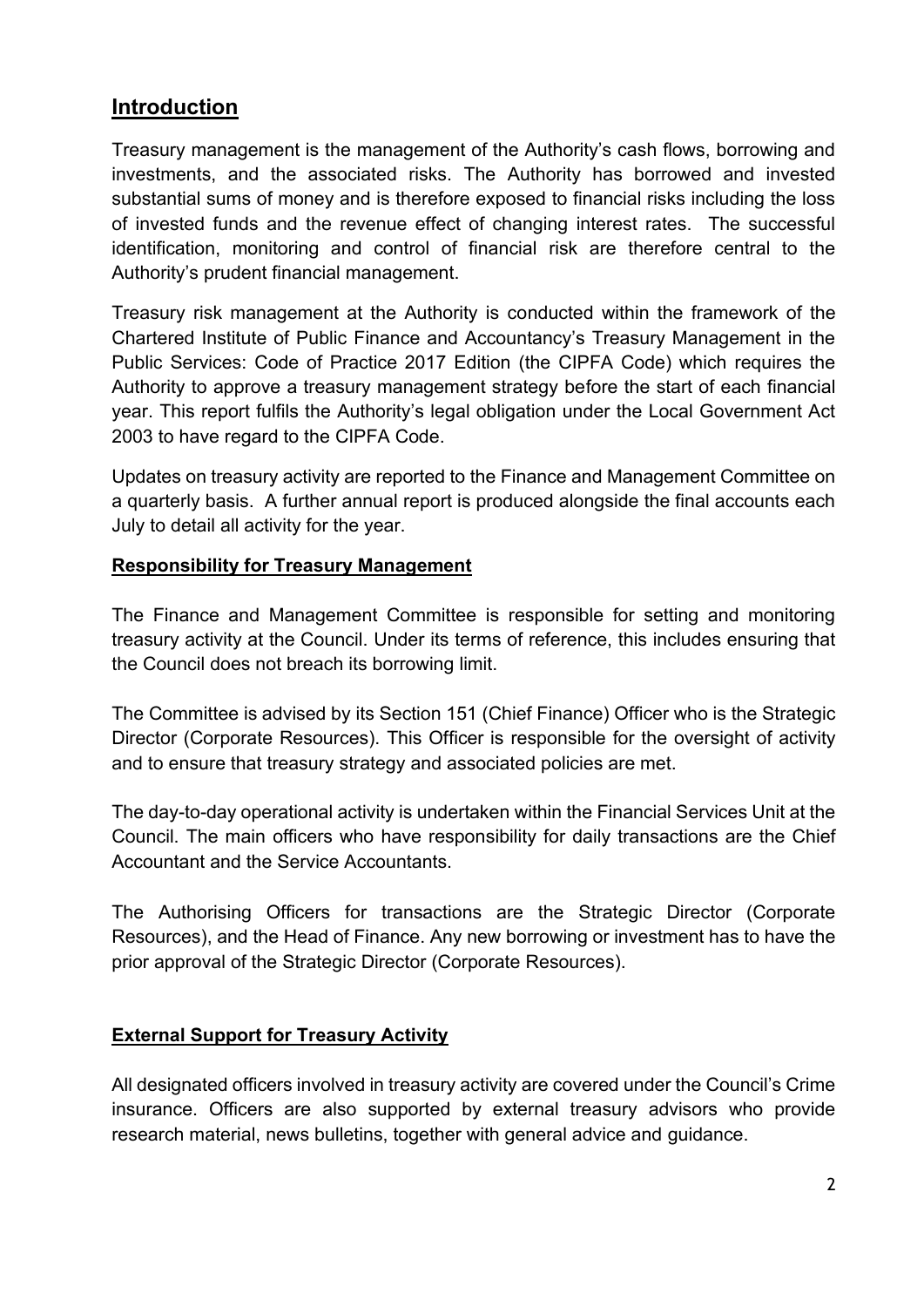#### **Audit Arrangements**

The Council's Internal Audit function audits treasury policies and procedures, together with treasury activity and transactions at least once every two years. This is a requirement of External Audit. Any matters raised concerning any governance or control matters, are considered and monitored by the Council's Audit Sub-Committee.

#### **Scrutiny and Training**

Scrutiny is undertaken by the Finance and Management Committee as part of their role of agreeing policy and monitoring performance. The Audit Sub-Committee review internal audit reports regarding any procedural or wider control matters.

The Elected Members involved in reviewing Treasury Management have previously received training outside of formal reports and briefing papers. To strengthen the role of Members and to supplement their understanding, it is planned to deliver a further briefing/training session during the year for Members.

#### **The Strategy**

This strategy covers:

- The management of debt
- The Council's debt and investment projections
- The expected movement in interest rates
- The Council's borrowing and investment strategies
- Treasury performance indicators
- Specific limits on treasury activities
- Any local treasury issues

# **External Context**

Economic background: The ongoing impact on the UK from coronavirus, together with higher inflation, higher interest rates, and the country's trade position post-Brexit, will be major influences on the Authority's treasury management strategy for 2022/23.

The Bank of England (BoE) increased Bank Rate to 0.25% in December 2021 while maintaining its Quantitative Easing programme at £895 billion. The Monetary Policy Committee (MPC) voted 8-1 in favour of raising rates, and unanimously to maintain the asset purchase programme.

Within the announcement the MPC noted that the pace of the global recovery was broadly in line with its November Monetary Policy Report. Prior to the emergence of the Omicron coronavirus variant, the Bank also considered the UK economy to be evolving in line with expectations, however the increased uncertainty and risk to activity the new variant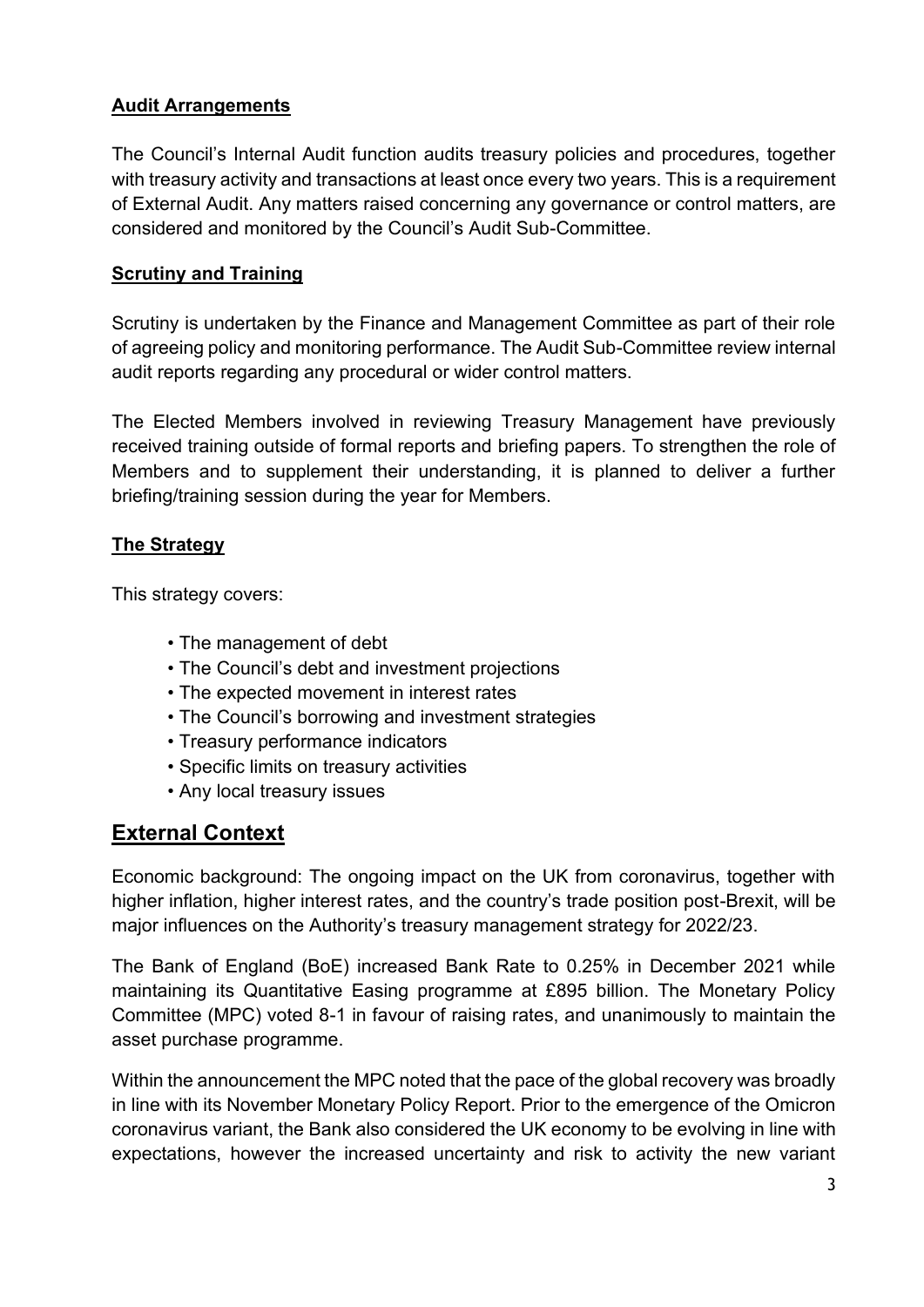presents, the Bank revised down its estimates for Q4 GDP growth to 0.6% from 1.0%. Inflation was projected to be higher than previously forecast, with CPI likely to remain above 5% throughout the winter and peak at 6% in April 2022. The labour market was generally performing better than previously forecast and the BoE now expects the unemployment rate to fall to 4% compared to 4.5% forecast previously, but notes that Omicron could weaken the demand for labour.

UK CPI for November 2021 registered 5.1% year on year, up from 4.2% in the previous month. Core inflation, which excludes the more volatile components, rose to 4.0% y/y from 3.4%. The most recent labour market data for the three months to October 2021 showed the unemployment rate fell to 4.2% while the employment rate rose to 75.5%.

In October 2021, the headline 3-month average annual growth rate for wages were 4.9% for total pay and 4.3% for regular pay. In real terms, after adjusting for inflation, total pay growth was up 1.7% while regular pay was up 1.0%. The change in pay growth has been affected by a change in composition of employee jobs, where there has been a fall in the number and proportion of lower paid jobs.

Gross domestic product (GDP) grew by 1.3% in the third calendar quarter of 2021 according to the initial estimate, compared to a gain of 5.5% q/q in the previous quarter, with the annual rate slowing to 6.6% from 23.6%. The Q3 gain was modestly below the consensus forecast of a 1.5% q/q rise. During the quarter activity measures were boosted by sectors that reopened following pandemic restrictions, suggesting that wider spending was flat. Looking ahead, while monthly GDP readings suggest there had been some increase in momentum in the latter part of Q3, Q4 growth is expected to be soft.

GDP growth in the euro zone increased by 2.2% in calendar Q3 2021 following a gain of 2.1% in the second quarter and a decline of -0.3% in the first. Headline inflation has been strong, with CPI registering 4.9% year-on-year in November, the fifth successive month of inflation. Core CPI inflation was 2.6% y/y in November, the fourth month of successive increases from July's 0.7% y/y. At these levels, inflation is above the European Central Bank's target of 'below, but close to 2%', putting some pressure on its long-term stance of holding its main interest rate of 0%.

The US economy expanded at an annualised rate of 2.1% in Q3 2021, slowing sharply from gains of 6.7% and 6.3% in the previous two quarters. In its December 2021 interest rate announcement, the Federal Reserve continue to maintain the Fed Funds rate at between 0% and 0.25% but outlined its plan to reduce its asset purchase programme earlier than previously stated and signalled they are in favour of tightening interest rates at a faster pace in 2022, with three 0.25% movements now expected.

**Credit outlook:** Since the start of 2021, relatively benign credit conditions have led to credit default swap (CDS) prices for the larger UK banks to remain low and had steadily edged down throughout the year up until mid-November when the emergence of Omicron has caused them to rise modestly. However, the generally improved economic outlook during 2021 helped bank profitability and reduced the level of impairments many had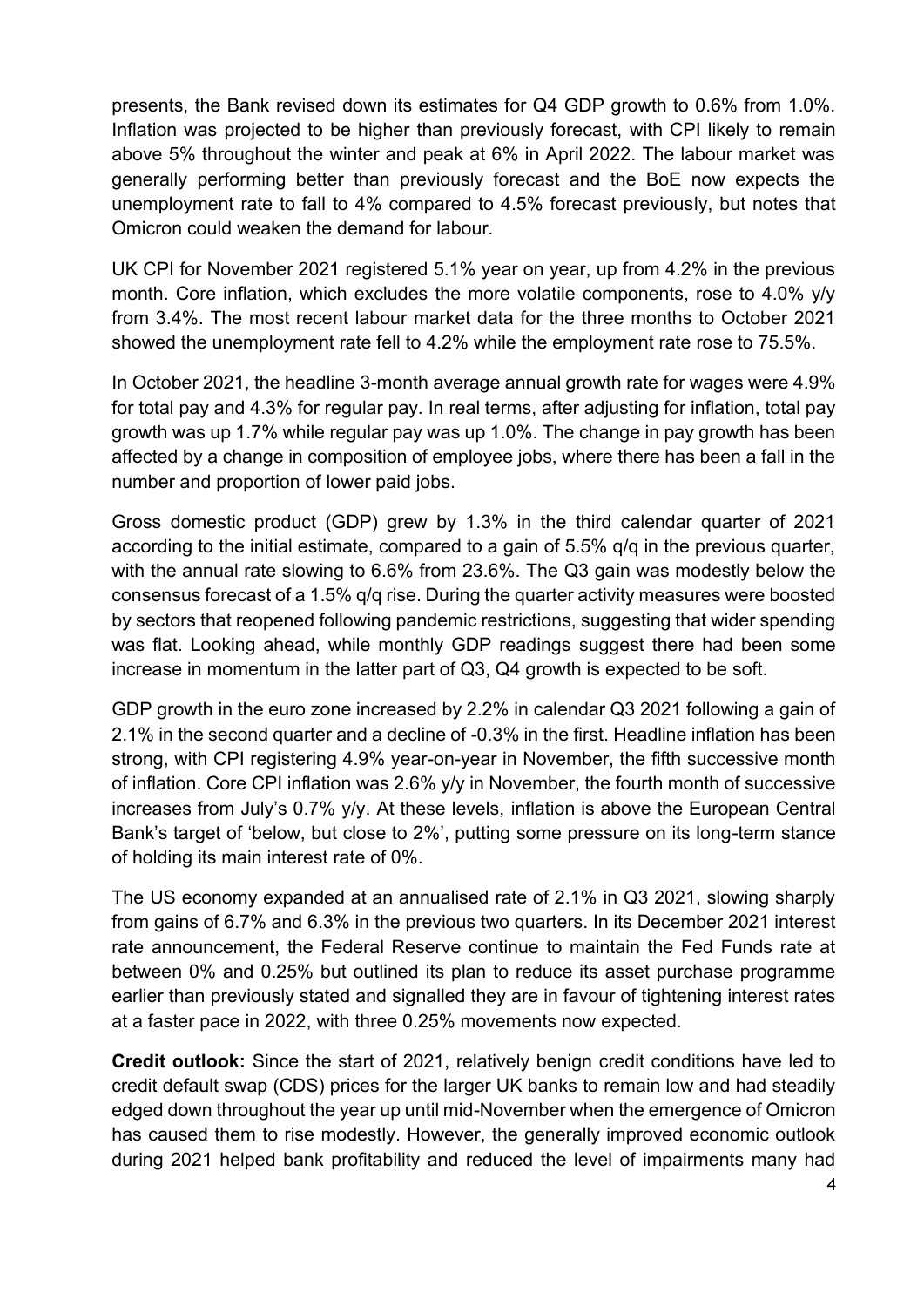made as provisions for bad loans. However, the relatively recent removal of coronavirusrelated business support measures by the government means the full impact on bank balance sheets may not be known for some time.

The improved economic picture during 2021 led the credit rating agencies to reflect this in their assessment of the outlook for the UK sovereign as well as several financial institutions, revising them from negative to stable and even making a handful of rating upgrades.

Looking ahead, while there is still the chance of bank losses from bad loans as government and central bank support is removed, the institutions on the Authority's counterparty list are well-capitalised and general credit conditions across the sector are expected to remain benign. Duration limits for counterparties on the Authority's lending list are under regular review and will continue to reflect economic conditions and the credit outlook.

**Interest rate forecast:** The Authority's treasury management adviser Arlingclose is forecasting that Bank Rate will continue to rise in calendar Q1 2022 to subdue inflationary pressures and the perceived desire by the BoE to move away from emergency levels of interest rates.

Investors continue to price in multiple rises in Bank Rate over the next forecast horizon, and Arlingclose believes that although interest rates will rise again, the increases will not be to the extent predicted by financial markets. In the near-term, the risks around Arlingclose's central case are to the upside while over the medium-term the risks become more balanced.

Yields are expected to remain broadly at current levels over the medium-term, with the 5, 10 and 20 year gilt yields expected to average around 0.65%, 0.90%, and 1.15% respectively. The risks around for short and medium-term yields are initially to the upside but shifts lower later, while for long-term yields the risk is to the upside. However, as ever there will almost certainly be short-term volatility due to economic and political uncertainty and events.

#### **Local Context**

On 31st December 2021, the Authority held £57.423m of borrowing and £76m of treasury investments. Forecast changes in these sums are shown in the balance sheet analysis below.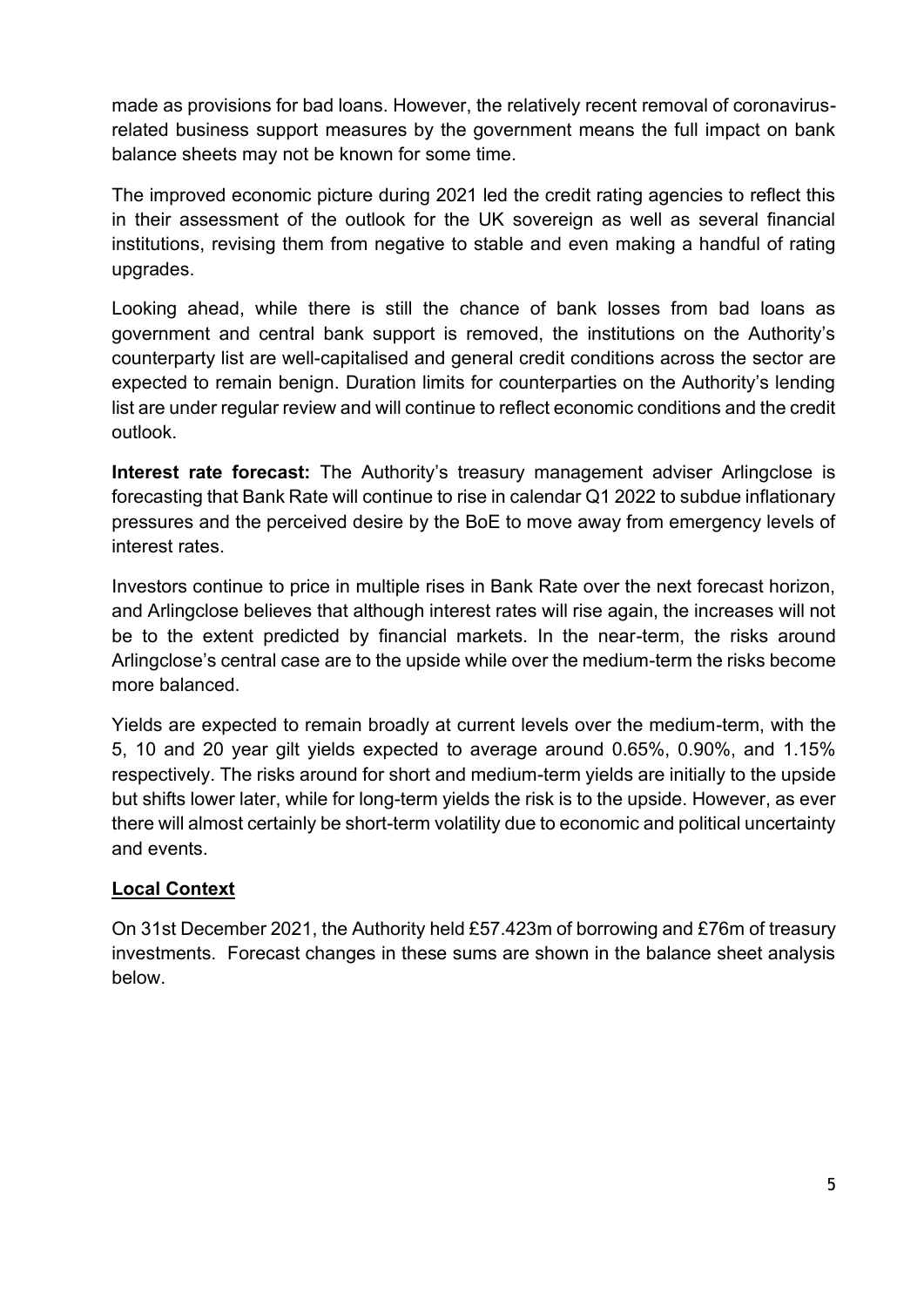|                                        | 2020/21       | 2021/22         | 2022/23         | 2023/24         | 2024/25         | 2025/26         | 2026/27         |
|----------------------------------------|---------------|-----------------|-----------------|-----------------|-----------------|-----------------|-----------------|
|                                        | <b>Actual</b> | <b>Estimate</b> | <b>Forecast</b> | <b>Forecast</b> | <b>Forecast</b> | <b>Forecast</b> | <b>Forecast</b> |
| General<br><b>Fund CFR</b>             | 4,667         | 4,409           | 4,214           | 4,026           | 3,871           | 3,723           | 3,580           |
| <b>HRA CFR</b>                         | 61,584        | 51,584          | 51,584          | 41,584          | 41,584          | 41,584          | 31,584          |
| <b>Total CFR</b>                       | 66,251        | 55,993          | 55,798          | 45,610          | 45,455          | 45,307          | 35,164          |
| Less:<br>External<br><b>Borrowing</b>  | 57,423        | 47,423          | 47,423          | 37,423          | 37,423          | 37,423          | 27,423          |
| Internal<br>(over)<br><b>Borrowing</b> | 8,828         | 8,570           | 8,375           | 8,187           | 8,032           | 7,884           | 7,741           |
| Less:<br>balance<br>sheet<br>resources | 71,167        | 67,941          | 63,511          | 58,860          | 54,353          | 49,846          | 45,128          |
| <b>Treasury</b><br><b>Investments</b>  | 62,339        | 59,371          | 55,136          | 50,673          | 46,321          | 41,962          | 37,387          |

**Balance sheet summary and forecast (£'m)**

The underlying need to borrow for capital purposes is measured by the Capital Financing Requirement (CFR), while usable reserves and working capital are the underlying resources available for investment. The Authority's current strategy is to maintain borrowing and investments below their underlying levels, sometimes known as internal borrowing.

The Authority's current strategy is to maintain borrowing and investments below their underlying levels, sometimes known as internal borrowing, in order to reduce risk and keep interest costs low.

The Authority has a decreasing CFR due to the repayment of PWLB debt and it's capital programme plans do not currently imply the need to borrow over the forecast period.

CIPFA's Prudential Code for Capital Finance in Local Authorities recommends that the Authority's total debt should be lower than its highest forecast CFR over the next three years. The above table shows that the Authority expects to comply with this recommendation during 2022/23.

**Liability benchmark:** To compare the Council's actual borrowing against an alternative strategy, a liability benchmark has been calculated showing the lowest risk level of borrowing. This assumes the same forecasts as the balance sheet summary and forecast above, but that cash and investment balances are kept to a minimum level of £10m at each year-end to maintain sufficient liquidity but minimise credit risk.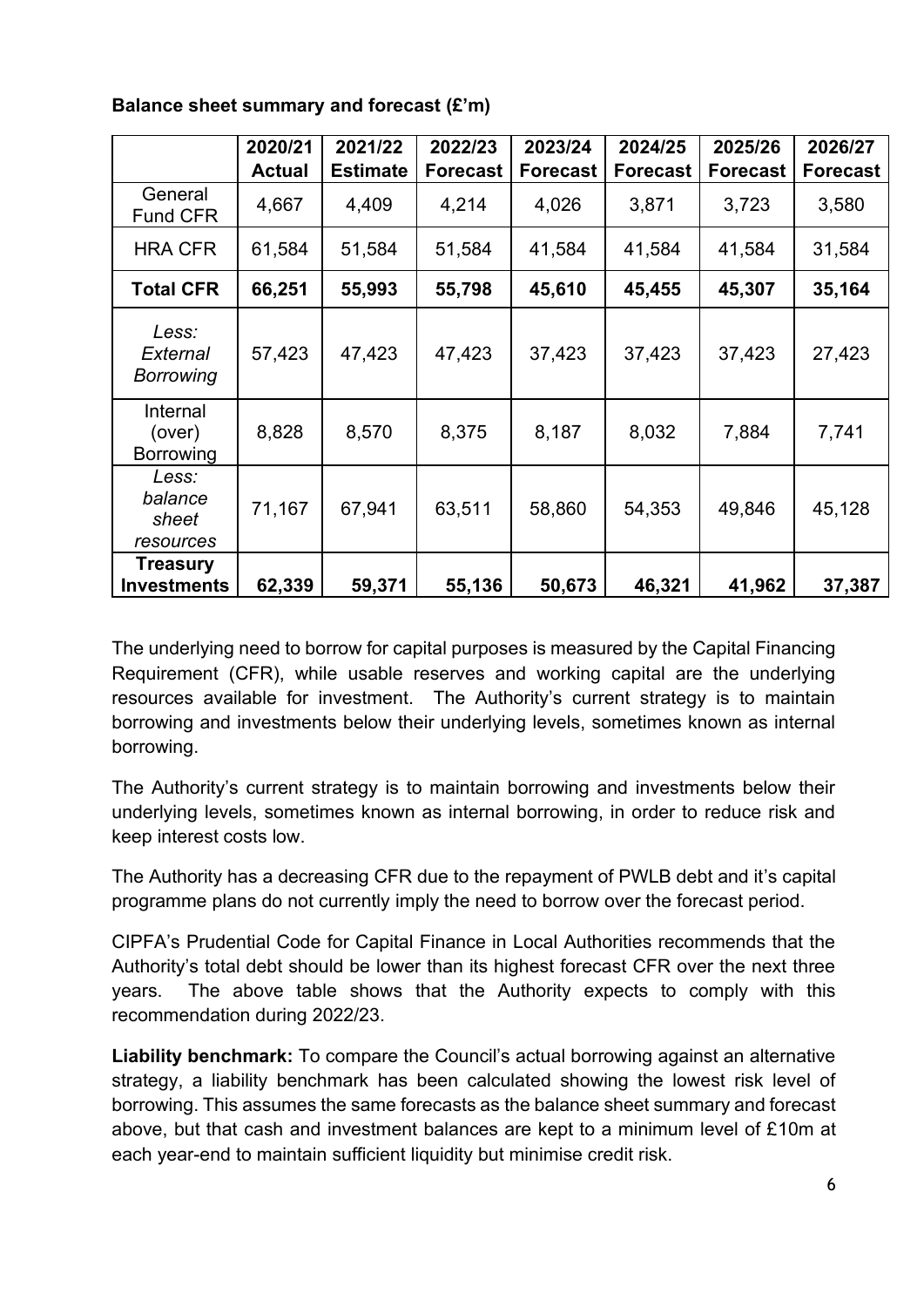#### **Liability Benchmark (£'m)**

|                                               | 2020/21<br><b>Actual</b> | 2021/22<br><b>Estimate</b> | 2022/23<br><b>Forecast</b> | 2023/24<br><b>Forecast</b> | 2024/25<br><b>Forecast</b> | 2025/26<br><b>Forecast</b> | 2026/27<br><b>Forecast</b> |
|-----------------------------------------------|--------------------------|----------------------------|----------------------------|----------------------------|----------------------------|----------------------------|----------------------------|
| Capital<br>Financing<br>requirement           | 66,251                   | 55,993                     | 55,798                     | 45,610                     | 45,455                     | 45,306                     | 35,164                     |
| Less:<br><b>Balance</b><br>sheet<br>resources | (57, 423)                | (47, 423)                  | (47, 423)                  | (37, 423)                  | (37, 423)                  | (37, 423)                  | (27, 423)                  |
| <b>Net loans</b><br>requirement               | 8,828                    | 8,570                      | 8,375                      | 8,187                      | 8,032                      | 7,883                      | 7,741                      |
| Plus:<br>Liquidity<br>allowance               | 71,167                   | 67,941                     | 63,511                     | 58,860                     | 54,353                     | 49,846                     | 45,128                     |
| Liability<br>benchmark                        | 3,744                    | 10,518                     | 6,088                      | 11,437                     | 6,930                      | 2,423                      | 7,705                      |

Following on from the medium-term forecasts above, the long-term liability benchmark assumes borrowing is repaid when due and no additional borrowing is required. Capital expenditure is funded from reserves. The liability benchmark increases over the medium term as debt is repaid and then decreases as reserves are utilised.

## **Borrowing Strategy**

The Authority currently holds £57.423 million of loans. These loans were taken out by the Authority in 2011/12 for the purpose of HRA self-financing. The principal element of these loans is repayable in full on maturity, with interest being paid each March and September.

**Objectives:** The Authority's chief objective when borrowing has been to strike an appropriately low risk balance between securing low interest costs and achieving cost certainty over the period for which funds are required, with flexibility to renegotiate loans should the Authority's long-term plans change being a secondary objective.

**Strategy:** Given the significant cuts to public expenditure and in particular to local government funding, the Authority's borrowing strategy continues to address the key issue of affordability without compromising the longer-term stability of the debt portfolio. With short-term interest rates currently much lower than long-term rates, it is likely to be more cost effective in the short-term to either use internal resources, or to borrow shortterm loans instead.

By doing so, the Authority is able to reduce net borrowing costs (despite foregone investment income) and reduce overall treasury risk. The benefits of internal / short-term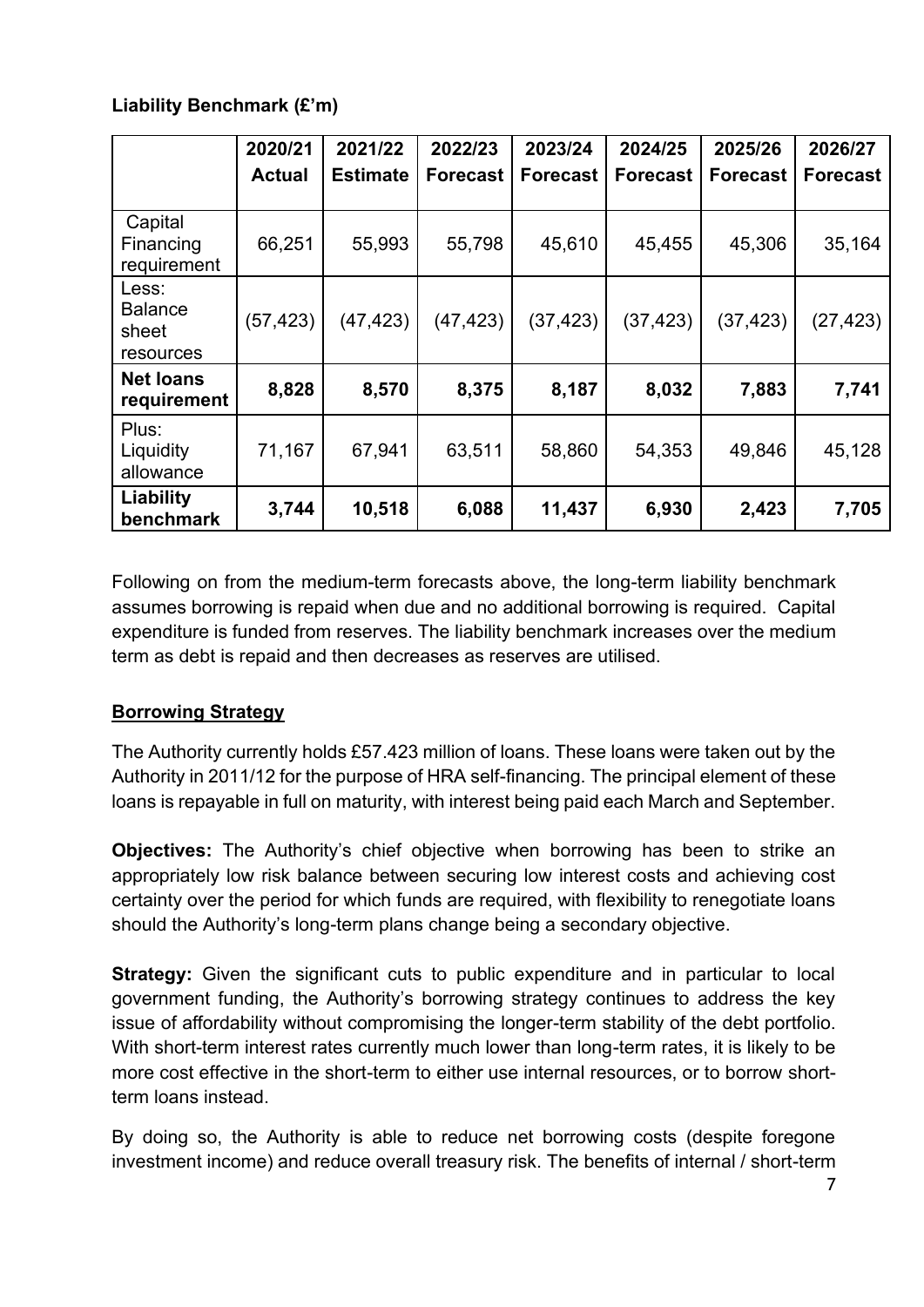borrowing will be monitored regularly against the potential for incurring additional costs by deferring borrowing into future years when long-term borrowing rates are forecast to rise modestly. Arlingclose will assist the Council with this 'cost of carry' and breakeven analysis. Its output may determine whether the Council borrows additional sums at longterm fixed rates in 2022/23 with a view to keeping future interest costs low, even if this causes additional cost in the short-term. The benefits of internal borrowing will be monitored regularly against the potential for incurring additional costs by deferring borrowing into future years when long-term borrowing rates are forecast to rise modestly.

The Council has previously raised all of its long-term borrowing from the PWLB but will consider long-term loans from other sources including banks, pensions and local authorities, and will investigate the possibility of issuing bonds and similar instruments, in order to lower interest costs and reduce over-reliance on one source of funding in line with the CIPFA Code. PWLB loans are no longer available to local authorities planning to buy investment assets primarily for yield; the Council intends to avoid this activity in order to retain its access to PWLB.

Alternatively, the Council may arrange forward starting loans, where the interest rate is fixed in advance, but the cash is received in later years. This would enable certainty of cost to be achieved without suffering a cost of carry in the intervening period.

In addition, the Council may borrow short-term loans to cover unplanned cash flow shortages.

**Sources of borrowing:** The approved sources of long-term and short-term borrowing are:

- HM Treasury's PWLB lending facility (formerly the Public Works Loan Board)
- any institution approved for investments (see below)
- any other bank or building society authorised to operate in the UK
- any other UK public sector body
- UK public and private sector pension funds (except Derbyshire County Council Pension Fund)
- capital market bond investors
- UK Municipal Bonds Agency plc and other special purpose companies created to enable local authority bond issues

**Other sources of debt finance**: In addition, capital finance may be raised by the following methods that are not borrowing, but may be classed as other debt liabilities:

- leasing
- hire purchase
- Private Finance Initiative
- sale and leaseback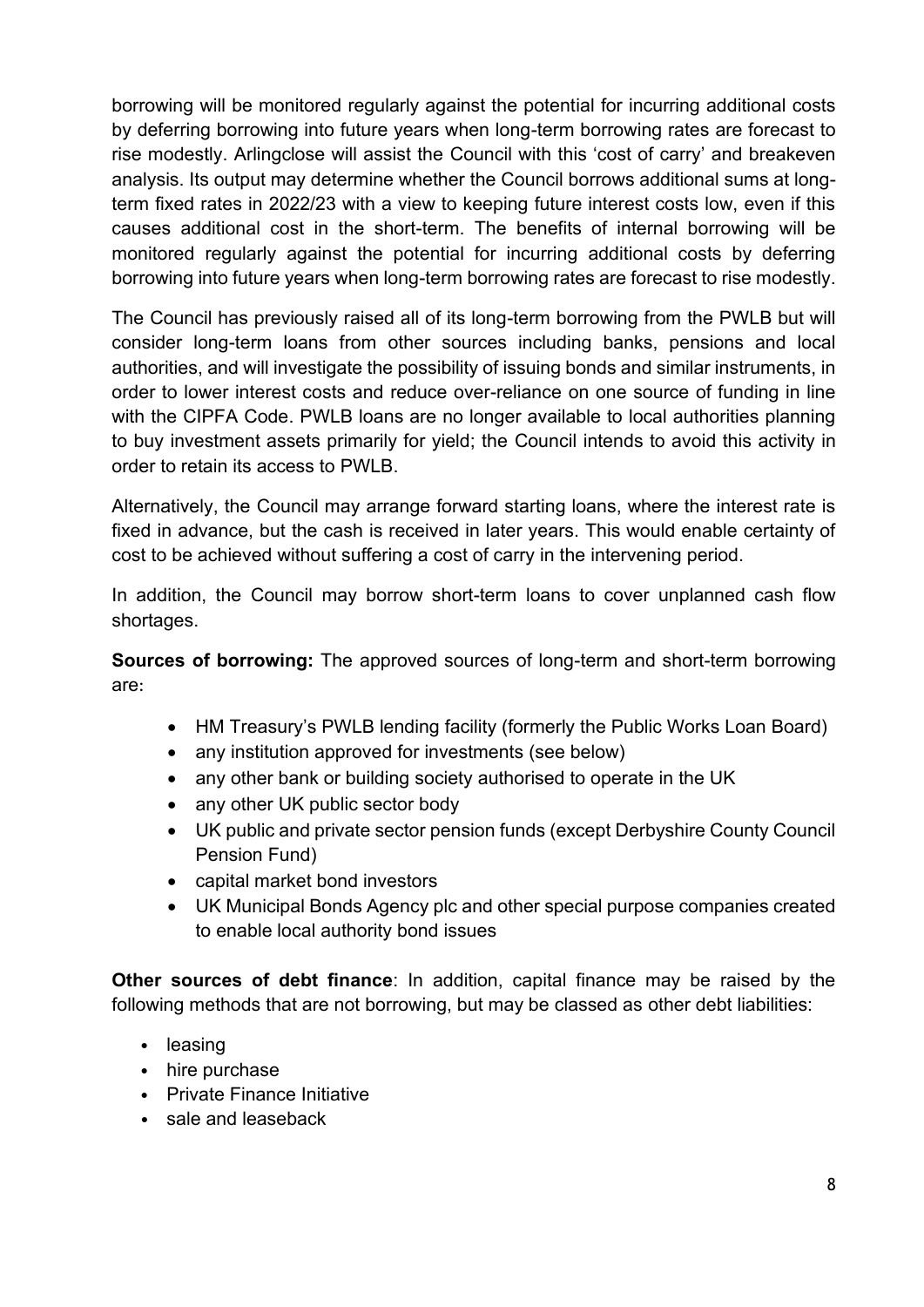**Municipal Bonds Agency:** UK Municipal Bonds Agency plc was established in 2014 by the Local Government Association as an alternative to the PWLB. It issues bonds on the capital markets and lends the proceeds to local authorities. This is a more complicated source of finance than the PWLB for two reasons: borrowing authorities will be required to provide bond investors with a guarantee to refund their investment in the event that the agency is unable to for any reason; and there will be a lead time of several months between committing to borrow and knowing the interest rate payable. Any decision to borrow from the Agency will therefore be the subject of a separate report to Full Council.

**LOBOs**: LOBO (Lender's Option Borrower's Option) loans where the lender has the option to propose an increase in the interest rate at set dates, following which the Council has the option to either accept the new rate or to repay the loan at no additional cost.

**Short-term and variable rate loans**: These loans leave the Council exposed to the risk of short-term interest rate rises and are therefore subject to the interest rate exposure limits in the treasury management indicators below. Financial derivatives may be used to manage this interest rate risk.

**Debt rescheduling:** The PWLB allows authorities to repay loans before maturity and either pay a premium or receive a discount according to a set formula based on current interest rates. Other lenders may also be prepared to negotiate premature redemption terms. The Council may take advantage of this and replace some loans with new loans, or repay loans without replacement, where this is expected to lead to an overall cost saving or a reduction in risk.

#### **Treasury Investment Strategy**

The Authority holds £76m invested funds, representing income received in advance of expenditure plus balances and reserves held. In the past 12 months, the Council's treasury investment balance has ranged between £57m and £76m, and similar levels are expected to be maintained in the forthcoming year.

**Objectives**: Both the CIPFA Code and government guidance require the Council to invest its funds prudently, and to have regard to the security and liquidity of its treasury investments before seeking the optimum rate of return, or yield. The Council's objective when investing money is to strike an appropriate balance between risk and return, minimising the risk of incurring losses from defaults and the risk of receiving unsuitably low investment income.

**Negative interest rates:** The COVID-19 pandemic has increased the risk that the Bank of England will set its Bank Rate at or below zero, which is likely to feed through to negative interest rates on all low risk, short-term investment options. Since investments cannot pay negative income, negative rates will be applied by reducing the value of investments. In this event, security will be measured as receiving the contractually agreed amount at maturity, even though this may be less than the amount originally invested.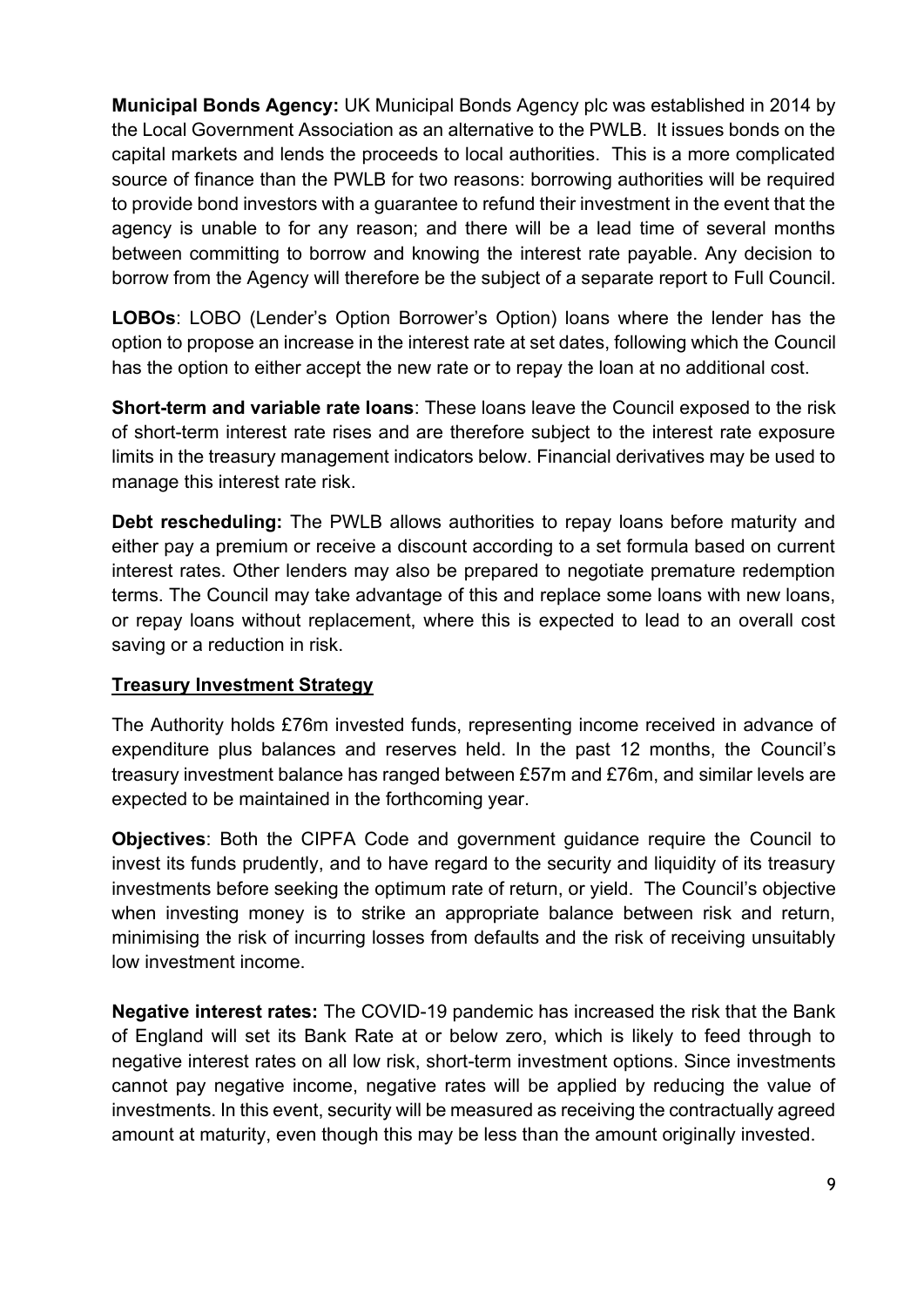**Strategy:** Given the increasing risk and very low returns from short-term unsecured bank investments, the Council has opened additional money market funds to mitigate the risks of negative and zero interest rates. The majority of the Council's surplus cash is currently invested in short-term unsecured bank deposits, and money market funds. The remainder of the Councils surplus funds are invested in other Local Authorities. The Council is committed to its Climate and Environment Strategy, plans to invest surplus funds in a socially responsible, sustainable economic investment are considered to provide both financial returns and social/environmental good. As surplus funds become available options for re-investing in ESG (Environmental Social & Governance) equity funds shall be contemplated. Any new fund manager appointments would be subject to due diligence by the Strategic Director (Corporate Resources) and approved at the Finance and Management Committee.

**Business models:** Under the new IFRS 9 standard, the accounting for certain investments depends on the Authority's "business model" for managing them. The Authority aims to achieve value from its treasury investments by a business model of collecting the contractual cash flows and therefore, where other criteria are also met, these investments will continue to be accounted for at amortised cost.

**Approved counterparties:** The Authority may invest its surplus funds with any of the counterparty types below, subject to the limits shown.

| <b>Sector</b>                                       | Counterparty<br>Limit | <b>Time Limit</b> | <b>Sector Limit</b> |
|-----------------------------------------------------|-----------------------|-------------------|---------------------|
| The UK Government                                   | £25m                  | 364 days          | n/a                 |
| Local authorities &<br>other government<br>entities | £5m                   | 364 days          | Unlimited           |
| Banks (unsecured)*                                  | £3m                   | 35 days           | Unlimited           |
| <b>Building societies</b><br>(unsecured)*           | £2m                   | 35 days           | £5%m                |
| <b>Money Market</b><br>Funds*                       | £2m                   | 60 days           | £16m                |
| <b>Strategic Pooled</b><br><b>Funds</b>             | £4m                   | n/a               | £4m                 |
| Other Investments*                                  | £1m                   | 35 days           | Unlimited           |

#### **Treasury investment counterparties and limits**

#### *This table must be read in conjunction with the notes below*

**\* Minimum credit rating:** Treasury investments in the sectors marked with an asterisk will only be made with entities whose lowest published long-term credit rating is no lower than A-. Where available, the credit rating relevant to the specific investment or class of investment is used, otherwise the counterparty credit rating is used. However, investment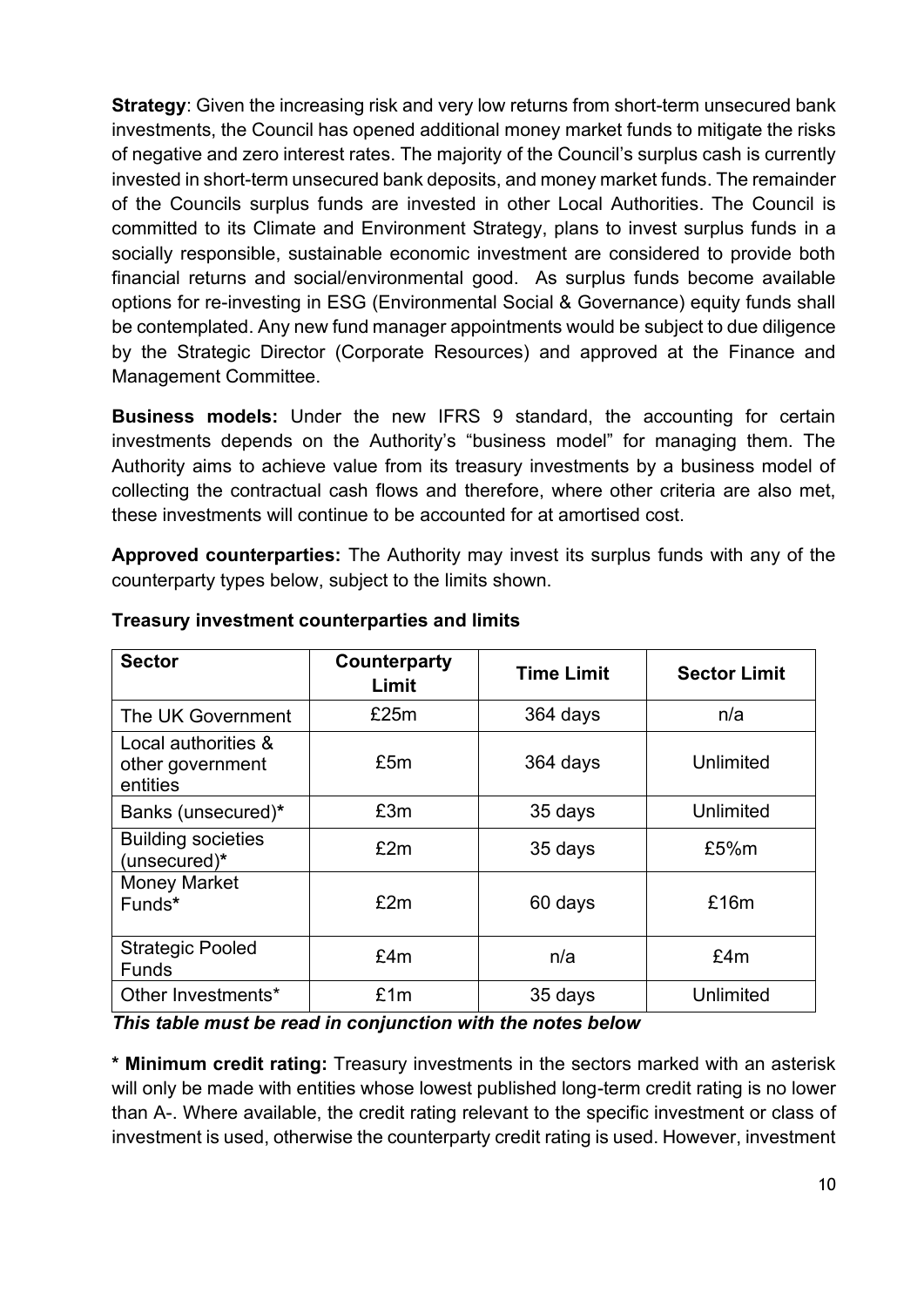decisions are never made solely based on credit ratings, and all other relevant factors including external advice will be taken into account.

**Government:** Loans to, and bonds and bills issued or guaranteed by, national governments, regional and local authorities and multilateral development banks. These investments are not subject to bail-in, and there is generally a lower risk of insolvency, although they are not zero risk. Investments with the UK Government are deemed to be zero credit risk due to its ability to create additional currency.

**Banks and building societies (unsecured):** Accounts, deposits, certificates of deposit and senior unsecured bonds with banks and building societies, other than multilateral development banks. These investments are subject to the risk of credit loss via a bail-in should the regulator determine that the bank is failing or likely to fail.

**Money market funds:** Pooled funds that offer same-day or short notice liquidity and very low or no price volatility by investing in short-term money markets. They have the advantage over bank accounts of providing wide diversification of investment risks, coupled with the services of a professional fund manager in return for a small fee. The Authority will take care to diversify its liquid investments over a variety of providers to ensure access to cash at all times.

**Strategic pooled funds:** Bond, equity and property funds that offer enhanced returns over the longer term but are more volatile in the short term. These allow the Authority to diversify into asset classes other than cash without the need to own and manage the underlying investments. Because these funds have no defined maturity date, but are available for withdrawal after a notice period, their performance and continued suitability in meeting the Authority's investment objectives will be monitored regularly.

**Other investments:** This category covers treasury investments not listed above, for example unsecured corporate bonds and company loans. Non-bank companies cannot be bailed-in but can become insolvent placing the Authority's investment at risk.

**Operational bank accounts**: The Authority may incur operational exposures, for example though current accounts, collection accounts and merchant acquiring services, to any UK bank with credit ratings no lower than BBB- and with assets greater than £25 billion. These are not classed as investments but are still subject to the risk of a bank bailin, and balances will therefore be kept below £3m. The Bank of England has stated that in the event of failure, banks with assets greater than £25 billion are more likely to be bailed-in than made insolvent, increasing the chance of the Authority maintaining operational continuity.

**Risk assessment and credit ratings:** Credit ratings are obtained and monitored by the Authority's treasury advisers, who will notify changes in ratings as they occur. Where an entity has its credit rating downgraded so that it fails to meet the approved investment criteria then: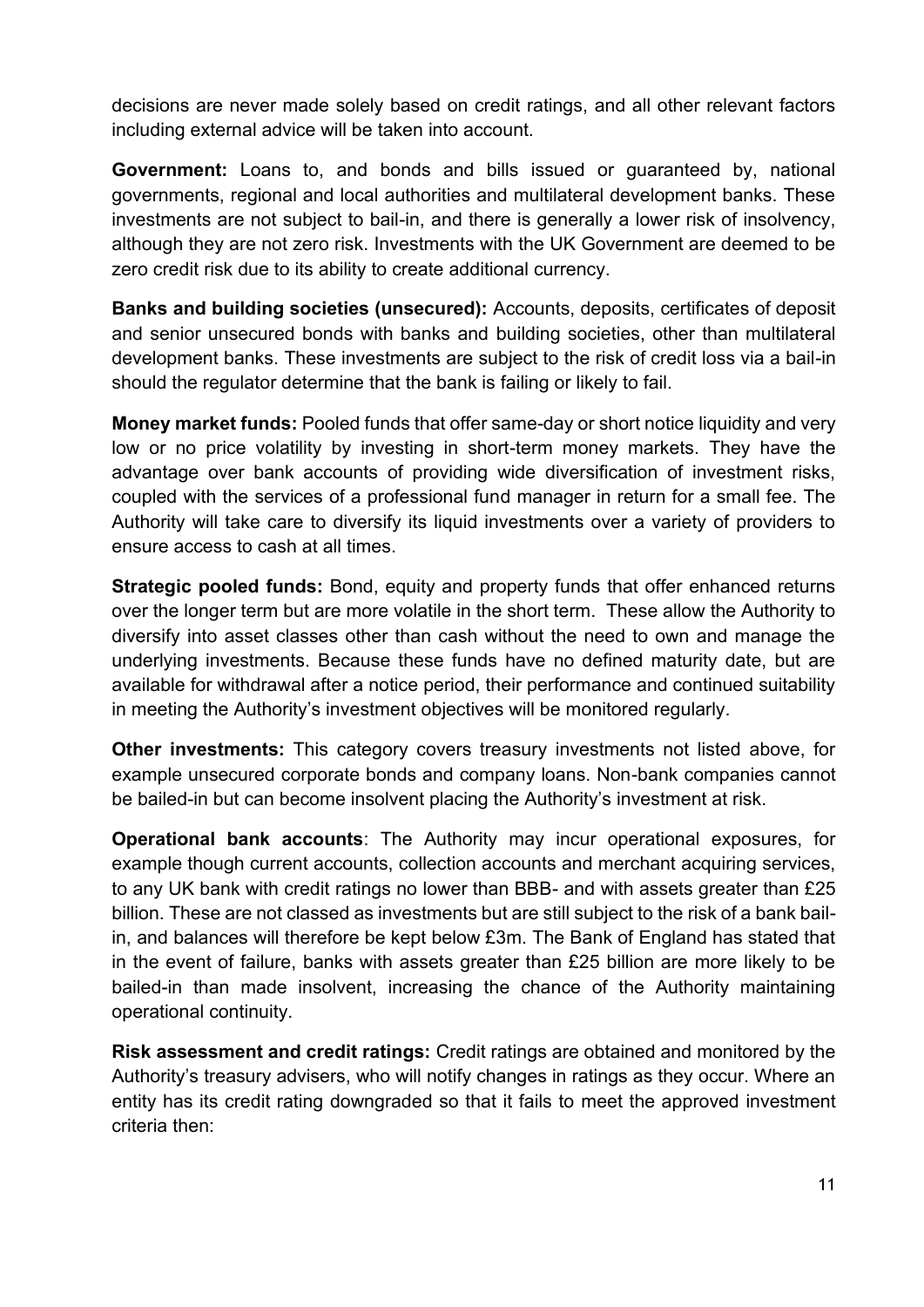- no new investments will be made,
- any existing investments that can be recalled or sold at no cost will be, and
- full consideration will be given to the recall or sale of all other existing investments with the affected counterparty.

Where a credit rating agency announces that a credit rating is on review for possible downgrade (also known as "negative watch") so that it may fall below the approved rating criteria, then only investments that can be withdrawn will be made with that organisation until the outcome of the review is announced. This policy will not apply to negative outlooks, which indicate a long-term direction of travel rather than an imminent change of rating.

**Other information on the security of investments:** The Authority understands that credit ratings are good, but not perfect, predictors of investment default. Full regard will therefore be given to other available information on the credit quality of the organisations in which it invests, including credit default swap prices, financial statements, information on potential government support, reports in the quality financial press and analysis and advice from the Authority's treasury management adviser. No investments will be made with an organisation if there are substantive doubts about its credit quality, even though it may otherwise meet the above criteria.

When deteriorating financial market conditions affect the creditworthiness of all organisations, as happened in 2008 and 2020, this is not generally reflected in credit ratings, but can be seen in other market measures. In these circumstances, the Authority will restrict its investments to those organisations of higher credit quality and reduce the maximum duration of its investments to maintain the required level of security. The extent of these restrictions will be in line with prevailing financial market conditions. If these restrictions mean that insufficient commercial organisations of high credit quality are available to invest the Authority's cash balances, then the surplus will be deposited with the UK Government, or with other local authorities. This will cause investment returns to fall but will protect the principal sum invested.

**Investment limits:** The Authority's revenue reserves available to cover investment losses are forecast to be £38.2 million on 31st March 2022. In order that no more than 11% of available reserves will be put at risk in the case of a single default, the maximum that will be lent to any one organisation (other than the UK Government) will be £4 million. A group of entities under the same ownership will be treated as a single organisation for limit purposes.

Credit risk exposures arising from non-treasury investments, financial derivatives, and balances greater than £3,000,000 in operational bank accounts count against the relevant investment limits.

**Liquidity management:** The Authority uses a cash flow forecast to determine the maximum period for which funds may prudently be committed. The forecast is compiled on a prudent basis to minimise the risk of the Authority being forced to borrow on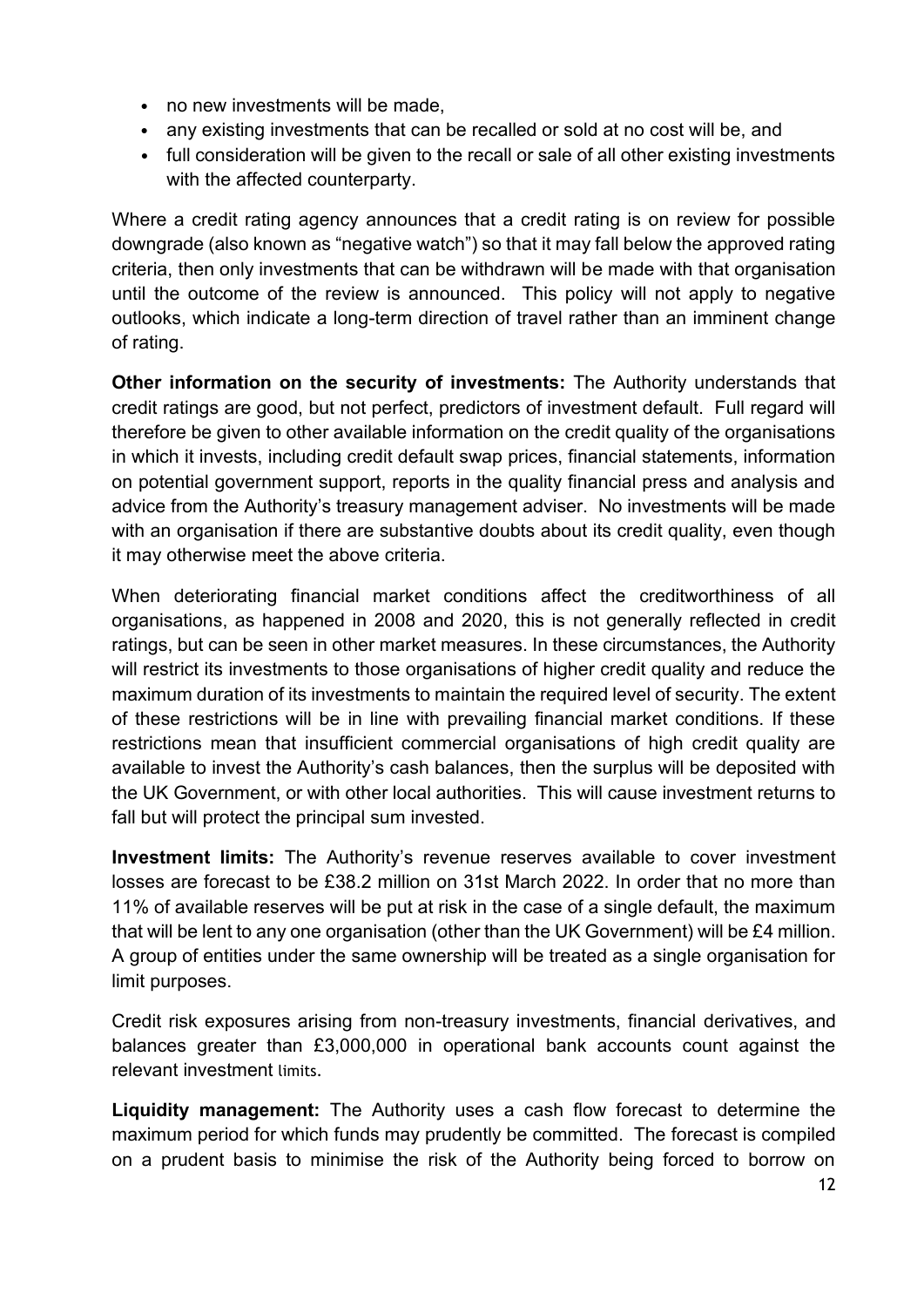unfavourable terms to meet its financial commitments. Limits on long-term investments are set by reference to the Authority's medium-term financial plan and cash flow forecast.

The Authority spreads its liquid cash over at least 11 providers (e.g. bank accounts and money market funds) to ensure that access to cash is maintained in the event of operational difficulties at any one provider.

#### **Treasury Management Prudential Indicators**

The main indicator the Council uses to measure its return on short-term investments to average over the year, is the Average 7-Day Money Market Rate. This is a standard measure of performance. Performance in recent years is shown in the following table.

|                        | 2016/17 | 2017/18 | 2018/19 | 2019/20 | 2020/21 | 2021/22 |
|------------------------|---------|---------|---------|---------|---------|---------|
| 7-Day Rate<br>(target) | 0.36%   | 0.35%   | 0.65%   | 0.65%   | 0.11%   | 0.09%   |
| <b>Actual Rate</b>     | 0.25%   | 0.39%   | 0.66%   | 0.66%   | 0.13%   | 0.09%   |

As at 31st December 2021 the Council's investment portfolio is as follows:

|                            | <b>Current Rate(s)</b> | <b>Balance at 31.12.2021</b> |
|----------------------------|------------------------|------------------------------|
|                            |                        | £000                         |
| <b>Local Authorities</b>   | $0.03\% - 0.40\%$      | 46,000                       |
| <b>DMO</b>                 | $0.01\% - 0.08\%$      | 18,500                       |
| <b>Money Market Funds</b>  | 0.03%                  | 8,000                        |
| <b>CCLA Property Funds</b> | 4.18%                  | 4,000                        |
| <b>Banks</b>               | 0.0%                   | 3,502                        |
| <b>TOTAL</b>               |                        | 80,002                       |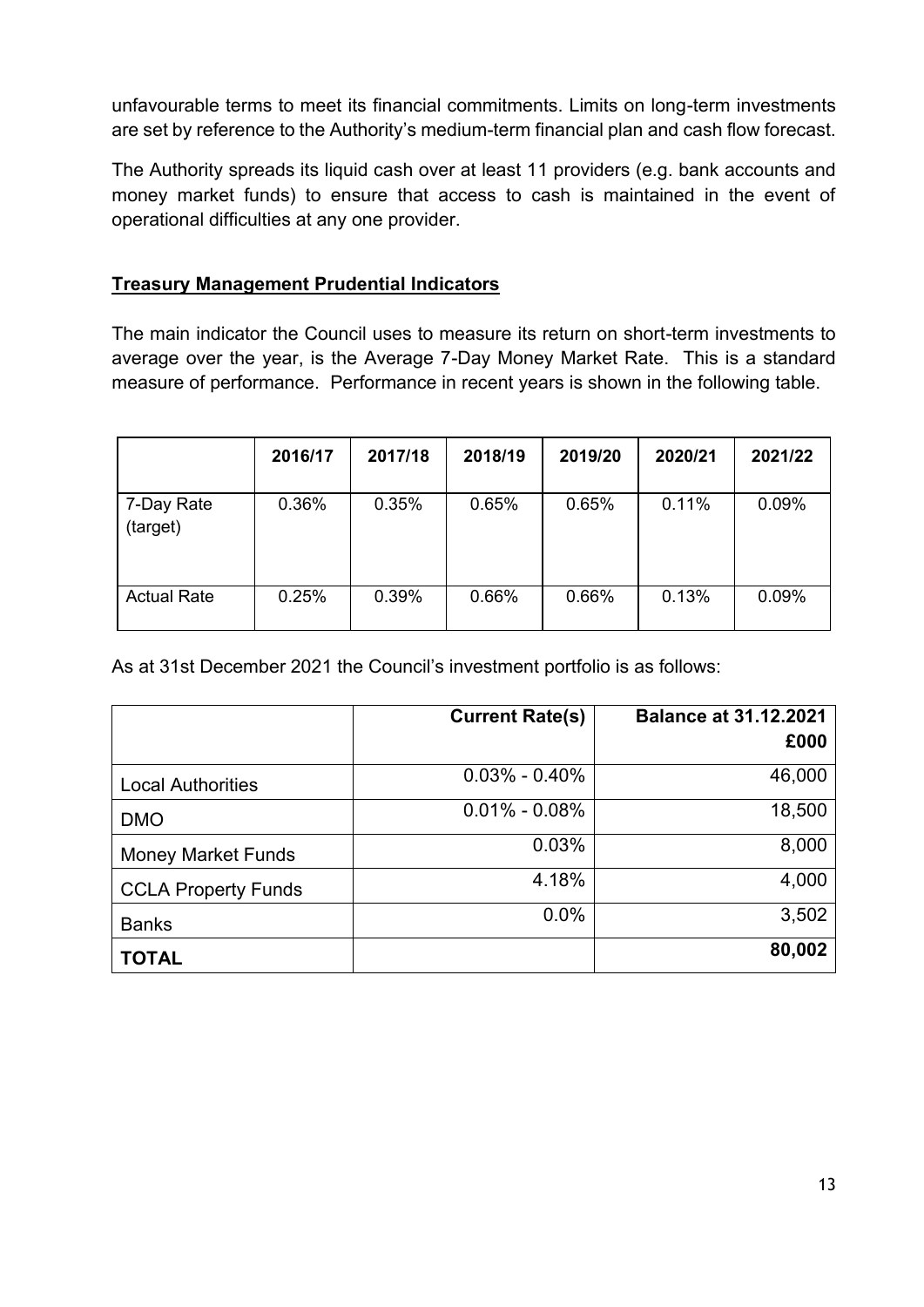#### **Related Matters**

The CIPFA Code requires the Authority to include the following in its treasury management strategy.

**Financial derivatives:** Local authorities have previously made use of financial derivatives embedded into loans and investments both to reduce interest rate risk (e.g. interest rate collars and forward deals) and to reduce costs or increase income at the expense of greater risk (e.g. LOBO loans and callable deposits). The general power of competence in section 1 of the Localism Act 2011 removes much of the uncertainty over local authorities' use of standalone financial derivatives (i.e. those that are not embedded into a loan or investment).

The Authority will only use standalone financial derivatives (such as swaps, forwards, futures and options) where they can be clearly demonstrated to reduce the overall level of the financial risks that the Authority is exposed to. Additional risks presented, such as credit exposure to derivative counterparties, will be taken into account when determining the overall level of risk. Embedded derivatives, including those present in pooled funds and forward starting transactions, will not be subject to this policy, although the risks they present will be managed in line with the overall treasury risk management strategy.

Financial derivative transactions may be arranged with any organisation that meets the approved investment criteria, assessed using the appropriate credit rating for derivative exposures. An allowance for credit risk calculated using the methodology in the Treasury Management Practices document will count against the counterparty credit limit and the relevant foreign country limit.

In line with the CIPFA Code, the Authority will seek external advice and will consider that advice before entering financial derivatives to ensure that it fully understands the implications.

**Housing Revenue Account:** On 1st April 2012, the Authority notionally split each of its existing long-term loans into General Fund and HRA pools. In the future, new long-term loans borrowed will be assigned in their entirety to one pool or the other. Interest payable and other costs/income arising from long-term loans (e.g. premiums and discounts on early redemption) will be charged/ credited to the respective revenue account. Differences between the value of the HRA loans pool and the HRA's underlying need to borrow (adjusted for HRA balance sheet resources available for investment) will result in a notional cash balance which may be positive or negative. This balance will be measured each month and interest transferred between the General Fund and HRA at the Authority's average interest rate on investments, adjusted for credit risk

**Markets in Financial Instruments Directive:** The Authority has opted up to professional client status with its providers of financial services, including advisers, banks, brokers and fund managers, allowing it access to a greater range of services but without the greater regulatory protections afforded to individuals and small companies. Given the size and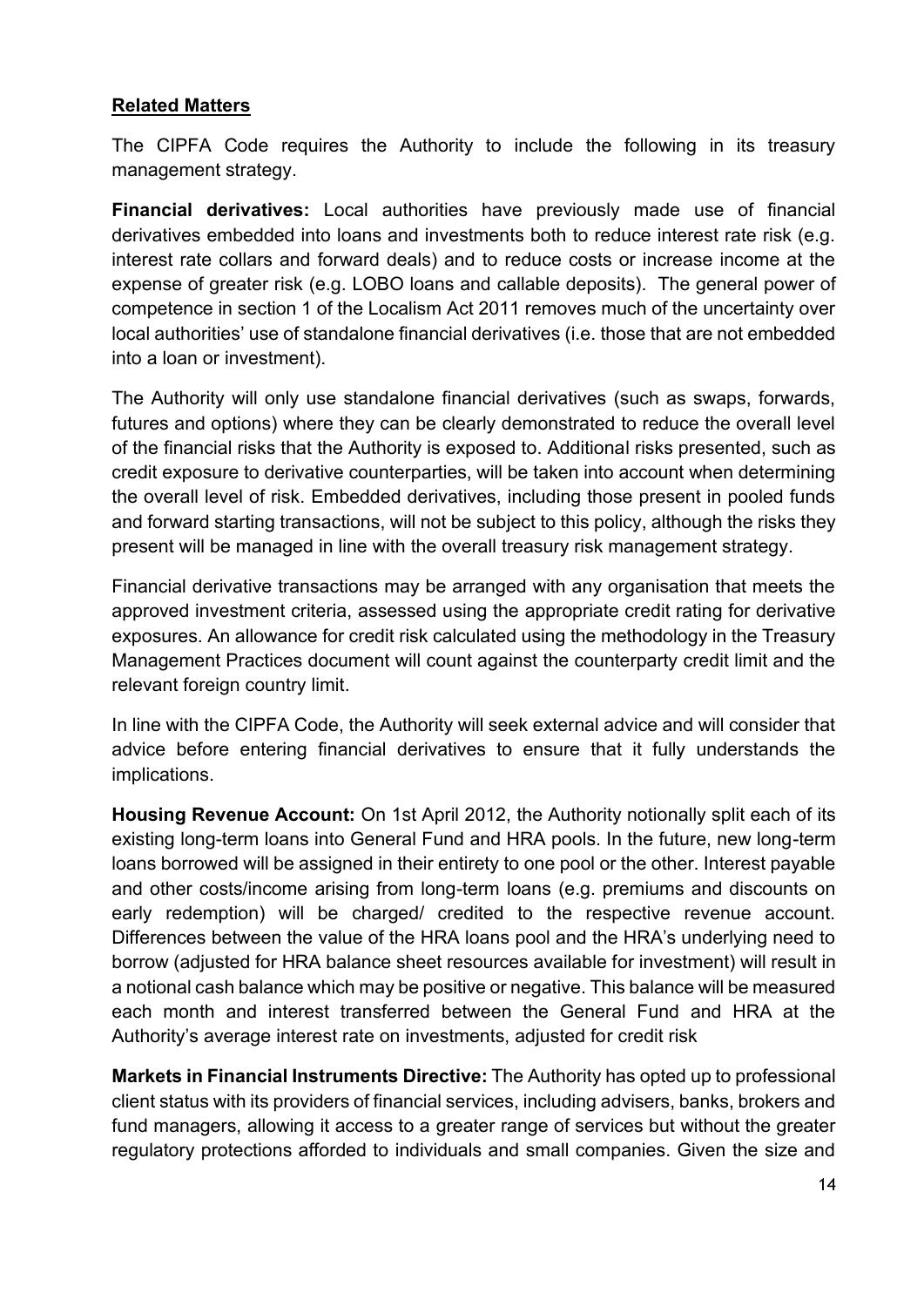range of the Authority's treasury management activities, the Strategic Director (Corporate Resources) believes this to be the most appropriate status.

#### **Financial Implications**

The budget for investment income in 2022/23 is £191K, based on an average investment portfolio of £53m million at an average interest rate of 0.35%. The budget for debt interest paid in 2022/23 is £1.5 million, based on an debt portfolio of £47.423 million at an average interest rate of 3.16%. If actual levels of investments and borrowing, or actual interest rates, differ from those forecast, performance against budget will be correspondingly different. Split into General Fund and HRA budgets.

#### **Other Options Considered**

The CIPFA Code do not prescribe any particular treasury management strategy for local authorities to adopt. The Strategic Director (Corporate Resources), having consulted the Finance and Management Committee, believes that the above strategy represents an appropriate balance between risk management and cost effectiveness. Some alternative strategies, with their financial and risk management implications, are listed below.

| <b>Alternative</b>                                                          | Impact on income and<br>expenditure                                                            | Impact on risk<br>management                                                                                                                                   |
|-----------------------------------------------------------------------------|------------------------------------------------------------------------------------------------|----------------------------------------------------------------------------------------------------------------------------------------------------------------|
| Invest in a narrower range of<br>counterparties and/or for<br>shorter times | Interest income will be lower                                                                  | Lower chance of losses from<br>credit related defaults, but<br>any such losses may be<br>greater                                                               |
| Invest in a wider range of<br>counterparties and/or for<br>longer times     | Interest income will be higher                                                                 | Increased risk of losses from<br>credit related defaults, but<br>any such losses may be<br>smaller                                                             |
| Borrow additional sums at<br>long-term fixed interest rates                 | Debt interest costs will rise;<br>this is unlikely to be offset by<br>higher investment income | Higher investment balance<br>leading to a higher impact in<br>the event of a default;<br>however long-term interest<br>costs may be more certain               |
| Borrow short-term or variable<br>loans instead of long-term<br>fixed rates  | Debt interest costs will<br>initially be lower                                                 | Increases in debt interest<br>costs will be broadly offset by<br>rising investment income in<br>the medium term, but long<br>term costs may be less<br>certain |
| Reduce level of borrowing                                                   | Saving on debt interest is<br>likely to exceed lost<br>investment income                       | Reduced investment balance<br>leading to a lower impact in<br>the event of a default;<br>however long-term interest<br>costs may be less certain               |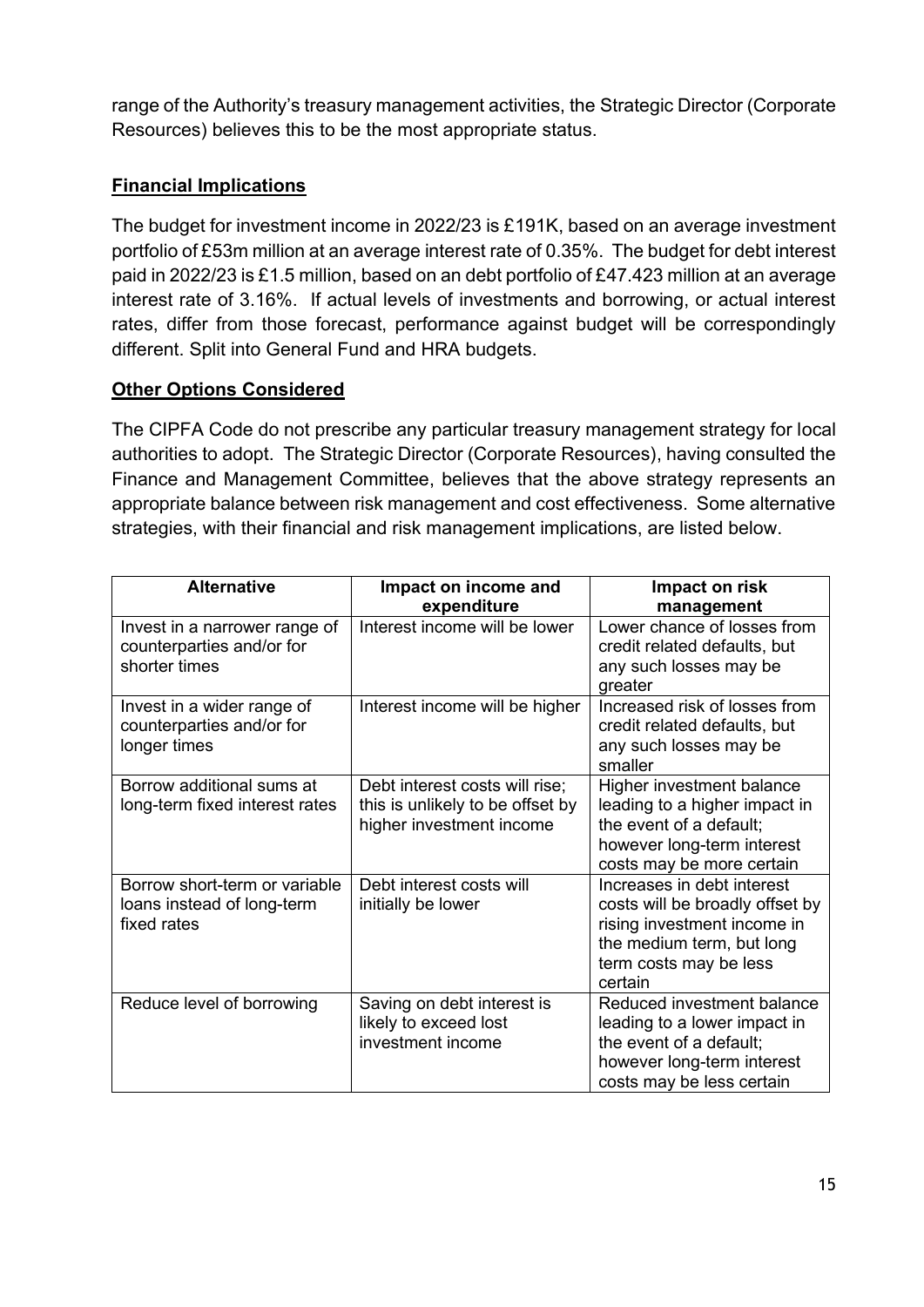#### **Appendix A – Arlingclose Economic & Interest Rate Forecast – December 2021**

#### **Underlying assumptions:**

- The global recovery from the pandemic has entered a more challenging phase. The resurgence in demand has led to the expected rise in inflationary pressure, but disrupted factors of supply are amplifying the effects, increasing the likelihood of lower growth rates ahead. The advent of the Omicron variant of coronavirus is affecting activity and is also a reminder of the potential downside risks.
- Despite relatively buoyant activity survey data, official GDP data indicates that growth was weakening into Q4 2021. Other data, however, suggested continued momentum, particularly for November. Retail sales volumes rose 1.4%, PMIs increased, and the labour market continued to strengthen. The end of furlough did not appear to have had a significant impact on unemployment. Wage growth is elevated.
- The CPI inflation rate rose to 5.1% for November and will rise higher in the near term. While the transitory factors affecting inflation are expected to unwind over time, policymakers' concern is persistent medium term price pressure.
- These factors prompted the MPC to raise Bank Rate to 0.25% at the December meeting. Short term interest rate expectations remain elevated.
- The outlook, however, appears weaker. Household spending faces pressures from a combination of higher prices and tax rises. In the immediate term, the Omicron variant has already affected growth – Q4 and Q1 activity could be weak at best.
- Longer-term government bond yields remain relatively low despite the more hawkish signals from the BoE and the Federal Reserve. Investors are concerned that significant policy tightening in the near term will slow growth and prompt the need for looser policy later. Geo-political and coronavirus risks are also driving safe haven buying. The result is a much flatter yield curve, as short-term yields rise even as long-term yields fall.
- The rise in Bank Rate despite the Omicron variant signals that the MPC will act to bring inflation down whatever the environment. It has also made clear its intentions to tighten policy further. While the economic outlook will be challenging, the signals from policymakers suggest their preference is to tighten policy unless data indicates a more severe slowdown.

#### **Forecast:**

- The MPC will want to build on the strong message it delivered this month by tightening policy despite Omicron uncertainty.
- Arlingclose therefore expects Bank Rate to rise to 0.50% in Q1 2022, but then remain there. Risks to the forecast are initially weighted to the upside, but becoming more balanced over time. The Arlingclose central forecast remains below the market forward curve.